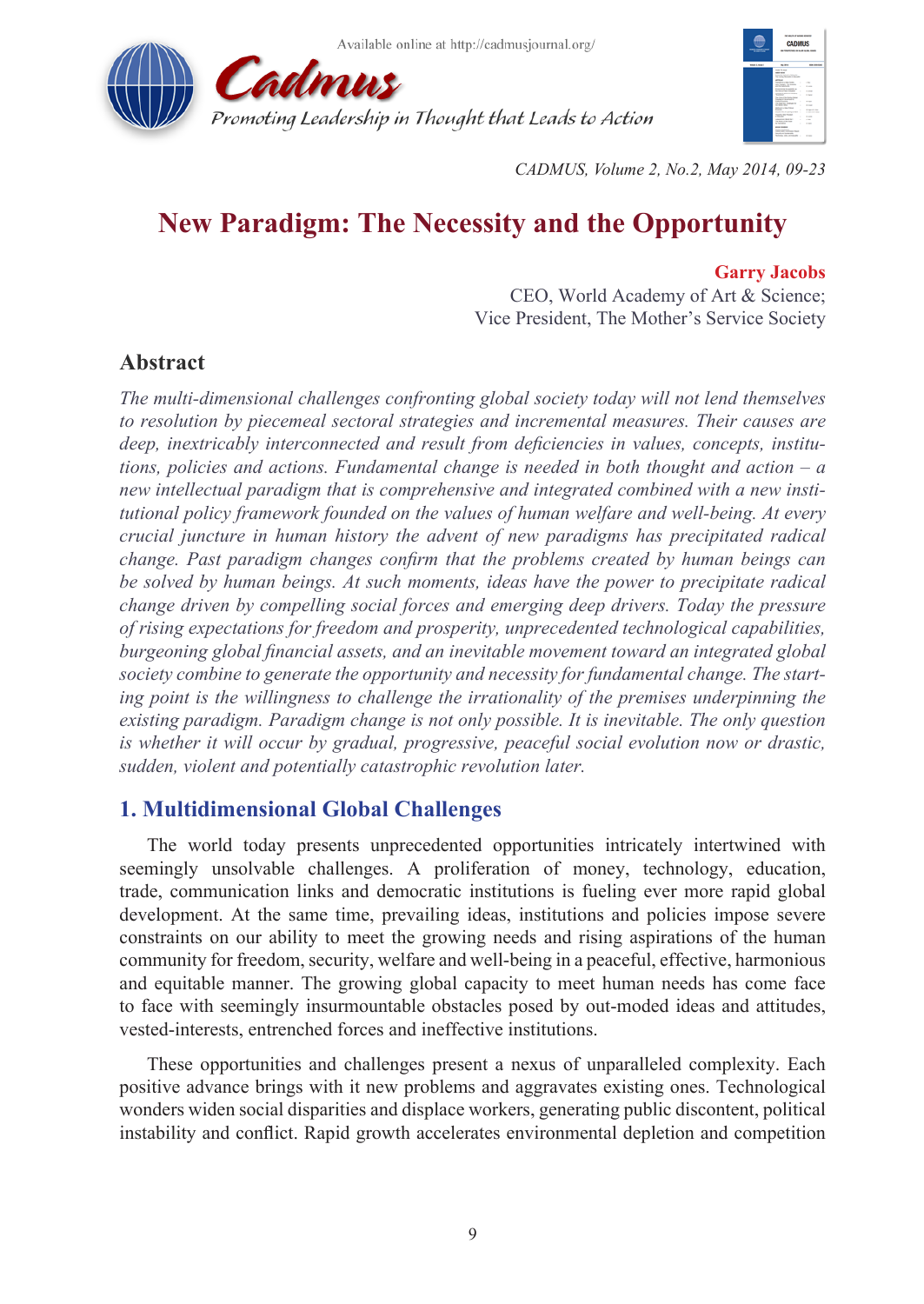for scarce resources. Spreading democracy provides greater scope for polarization of society on religious, ethnic, linguistic, political and economic lines. Globalization opens up economic opportunities while making states and their people increasingly vulnerable to destabilizing impacts from beyond national borders. The weakening of national sovereignty has created a widening legal and governance vacuum at the international level at the very moment when coordinated global action is more necessary than ever before.

These challenges and opportunities share common characteristics. They are all interrelated and interdependent, global in nature, transcend narrow disciplinary boundaries, and subsist on the basis of erroneous conceptions, flawed theories and out-moded ideas. They defy solution by piecemeal concepts, incremental policies and sectoral strategies framed within the context of the prevailing values, concepts and institutions that preside over the formulation and execution of public policy. Each can be traced back to similar underlying factors and "root" causes, a major reason why they defy effective remedy by partial strategies. The true source of these crises lies in the ideas and values that underpin the structure of modern society and they will only lend themselves to permanent remedy when understood and addressed from a deeper and wider perspective. They are all anthropogenic in origin. All are the expression of prevailing ideas, values and actions, not inalienable laws of Nature, which means that all can be rectified by a change in those ideas, values and actions. As President John F. Kennedy put it, "Our problems are man-made – therefore, they can be solved by man."<sup>[1](#page-14-0)</sup>

As they grow in magnitude, these challenges will compel a questioning, re-examination and reformulation of things once considered as sacred and unshakeable as the Roman Empire in its day or the USSR before its sudden demise a quarter century ago. Failing this, they will lead to increasing social turbulence unleashing revolutionary forces of violent change as society has witnessed at crucial transition points in the past. Whether by violent revolution or peaceful social evolution, the current impasse must and will inevitably be resolved by effective action, as surely as the Great Crash and Great Depression led to the evolutionary advances of the New Deal and the rise of the modern welfare state.

If not incrementally and piecemeal, then the solution must lie in a broader, more fundamental recasting of the political, legal, economic and social pillars on which global society is presently based. We have to move the goalposts that presently constrain our thinking and our action. The existing paradigm must inevitably give way to a new paradigm. This implies significant or even radical changes in the values that guide public policy and action, in the concepts that underpin our comprehension of society and its development, in the political institutions of governance and their relationship with different sources of social power, in the laws governing relationships between sovereign states and between governments and the governed, in the regulation of economic activities and their impact on people and the environment, in social policies that determine the distribution of rights and benefits in society, and in countless other areas.

A better appreciation of their common attributes and root causes will provide a platform for insightful debate and more effective remedies. Approaching the multiple crises from a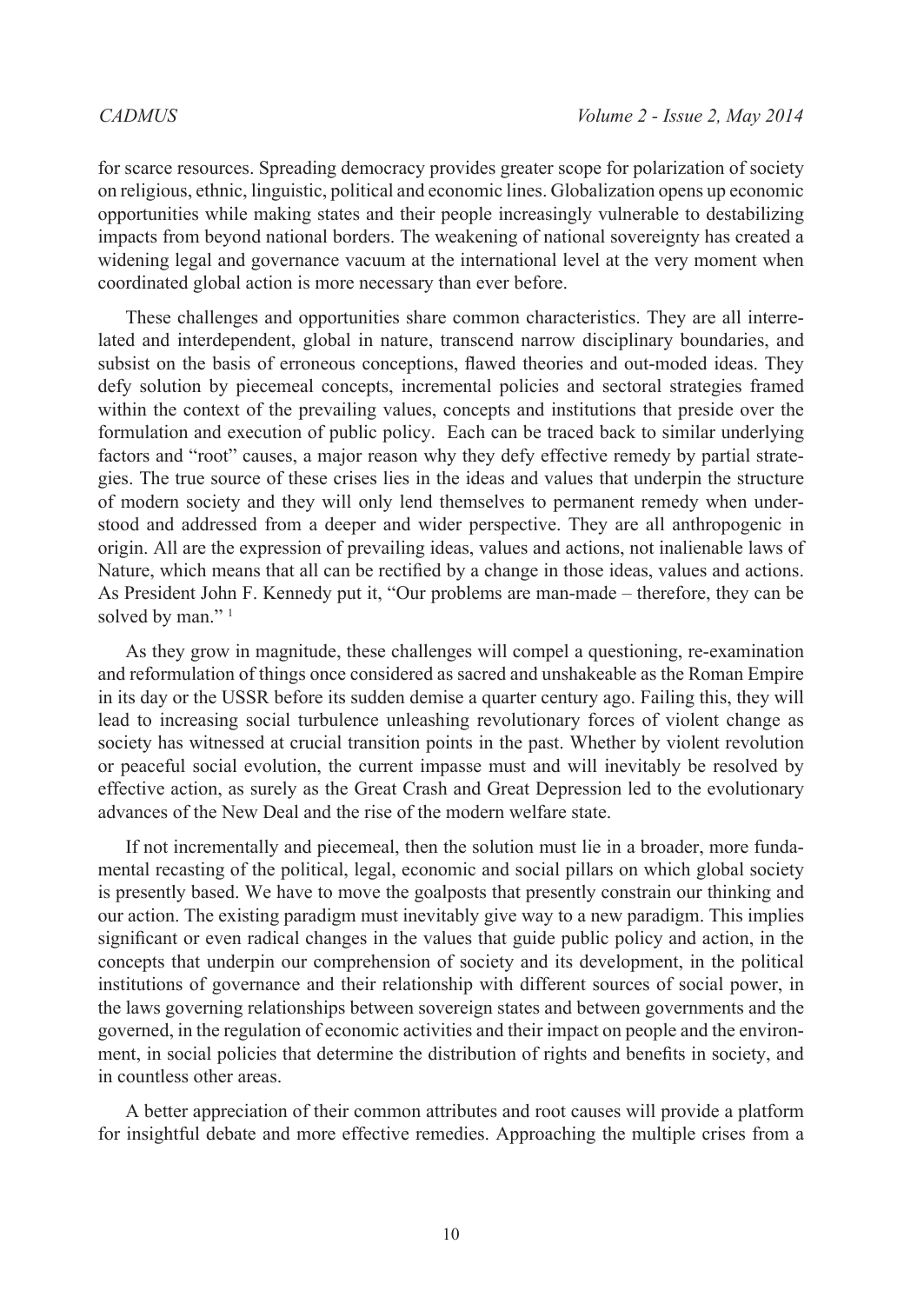common perspective and addressing multiple pressure points at their common underlying roots can lead to solutions that are far more practicable, effective and lasting than those resulting from a fragmented approach. Only then can we hope to reconcile these complex economic, ecological, social and political forces and forge a coherent strategy to promote security and welfare for all human beings, present and future.

An integral perspective constitutes the starting point, but in order to translate it into usable, practical results, we will also need to examine the ruling ideas and values that govern the present system, the theoretical constructs and policy framework on which it is based, the social institutions through which it functions, and the struc-

*"In countries around the world rule by money power, plutocracy, masquerades as representative democracy."*

tures and laws by which it is governed. These constitute the essential sources of the current problem as well as the principal instruments for building a better world.

# **2. Characteristics of the Existing Paradigm\***

Ideas and values underlie all our thought and action. The world we know today is a natural consequence of ideas and values formulated in the past, adopted over time and still prevalent in spite of increasing challenges to their validity, fairness and relevance. The existing paradigm of global development is based on a set of spurious assumptions, premises and principles which may have had some utility in the past, but now represent serious impediments to global social, economic and political progress. There are numerous reasons why the present paradigm fails to provide optimal solutions.

The current paradigm is based on outdated and naïve economic theories and assumptions, such as the infallibility of free enterprise, which ignores the obvious fact that unregulated markets, like other networks, are neither free nor fair, for they invariably become skewed in favor of the early adapter or the most powerful. It is based on economic doctrines more appropriate to a capital-intensive, technology-driven industrial economy at a time when human services account for three-quarters of all economic activity and the quality of human resources is the single most important contributor to wealth creation. It is based on measures of economic value that consider expenditure on arms exports, war and environmental catastrophes of equal value to those on education, health care and human security. It is based on a narrowly defined notion of economic efficiency that neglects the wider efficiency of the society of which economy is but a part. A society with 20 or 50% youth unemployment does not qualify as efficient by any rational considerations, for it is a society that is squandering its most precious and perishable resource and sowing seeds for future revolution.

The current paradigm is also based on outdated concepts regarding national and global governance. In countries around the world rule by money power, plutocracy, masquerades as representative democracy. It supports an undemocratic system of global power sharing

<sup>\*</sup> This section is adapted from an earlier published article by the authors. See [http://cadmusjournal.org/article/issue-6/search-new-paradigm-global](http://cadmusjournal.org/article/issue-6/search-new-paradigm-global-development)[development](http://cadmusjournal.org/article/issue-6/search-new-paradigm-global-development)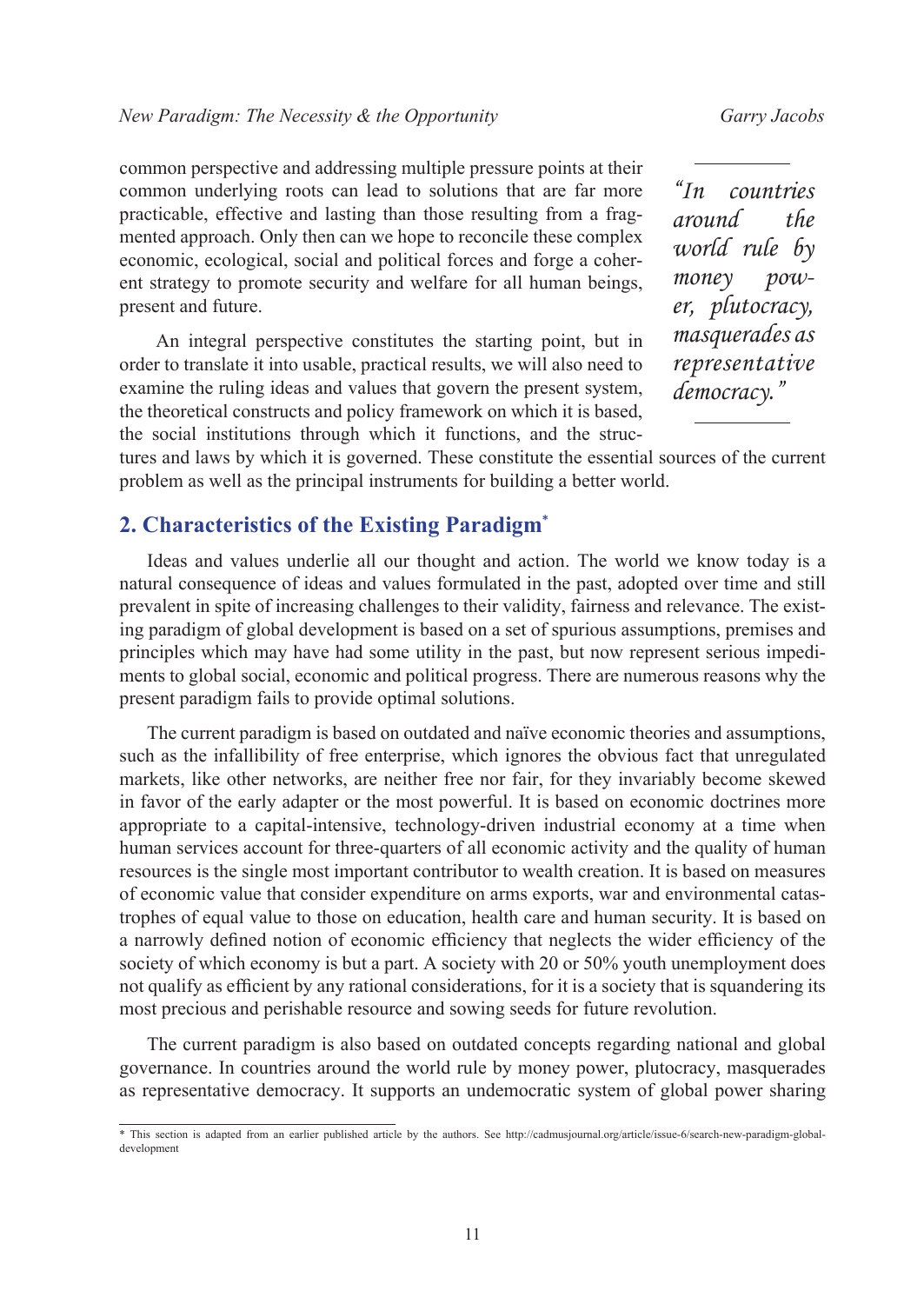established more than sixty years ago that is grossly out of tune with both professed ideals and current realities. It is founded on a narrow conception of national sovereignty that – regardless of the actual form of national government – subordinates the legitimate rights of individual human beings and the collective rights of the human community to that of national governments acting on behalf of special interests and power groups. It upholds the right of some nations to special privileges unmatched by commensurate responsibilities. It sanctions the production, possession and possibly even the use of weapons that violate the humanitarian rights of all humanity and endanger the global environment.

# **3. Characteristics of Paradigm Changes**

History offers precedents for radical change. Usually they occur in the form of violent revolution in the face of intractable vested interests that resist dilution of their power, as in Revolutionary France and Czarist Russia. Occasionally they have been ushered in by far-sighted leaders who recognized the urgent need for rapid social evolution to preempt the possibility of violent revolution, as nineteenth century England sought to avoid a repetition of the bloodshed that wiped out the French aristocracy by opening up to the prospering middle class a greater share of political power and social respectability.

The challenges confronting humanity today are as formidable and threatening as any or all of these earlier challenges combined. At the same time the opportunities available to humanity to meet the needs of all human beings have never been greater. Both the compulsions of eminent danger and the prospects for unprecedented progress constitute powerful incentives and enabling conditions for unparalleled actions with potentially momentous consequences.

This naturally raises questions as to whether a significant change in paradigm is possible or likely in the foreseeable future and as to whether there is anything that can be done by a group of like-minded organizations and individuals to make that change occur or occur any sooner than global social conditions determine. An examination of past paradigm changes during recent WAAS conferences at Trieste, Geneva, Alexandria, Washington DC, Ottawa and Podgorica provides some insights regarding these questions.

### *3.1. Paradigm changes are not uncommon*

A review of past centuries and more recent times supports the conclusion that significant paradigm changes are more common than is commonly believed. In 1932 US President Franklin Roosevelt spearheaded a remarkable and unprecedented change of paradigm in US economic and social policy. In the wake of the banking panic that led to the closure of more than 6000 US banks, he pushed through radical reform of the banking system, erecting the safeguards that protected the economy from recurrent banking crises for the next seven decades. But he did not stop there. It was almost unthinkable in 1932 to imagine that the world's leading proponent of free enterprise would adopt strong social welfare policies. Yet during the following two years FDR ushered in the New Deal, a radical reformulation of public policy to promote social security in a country previously resistant to all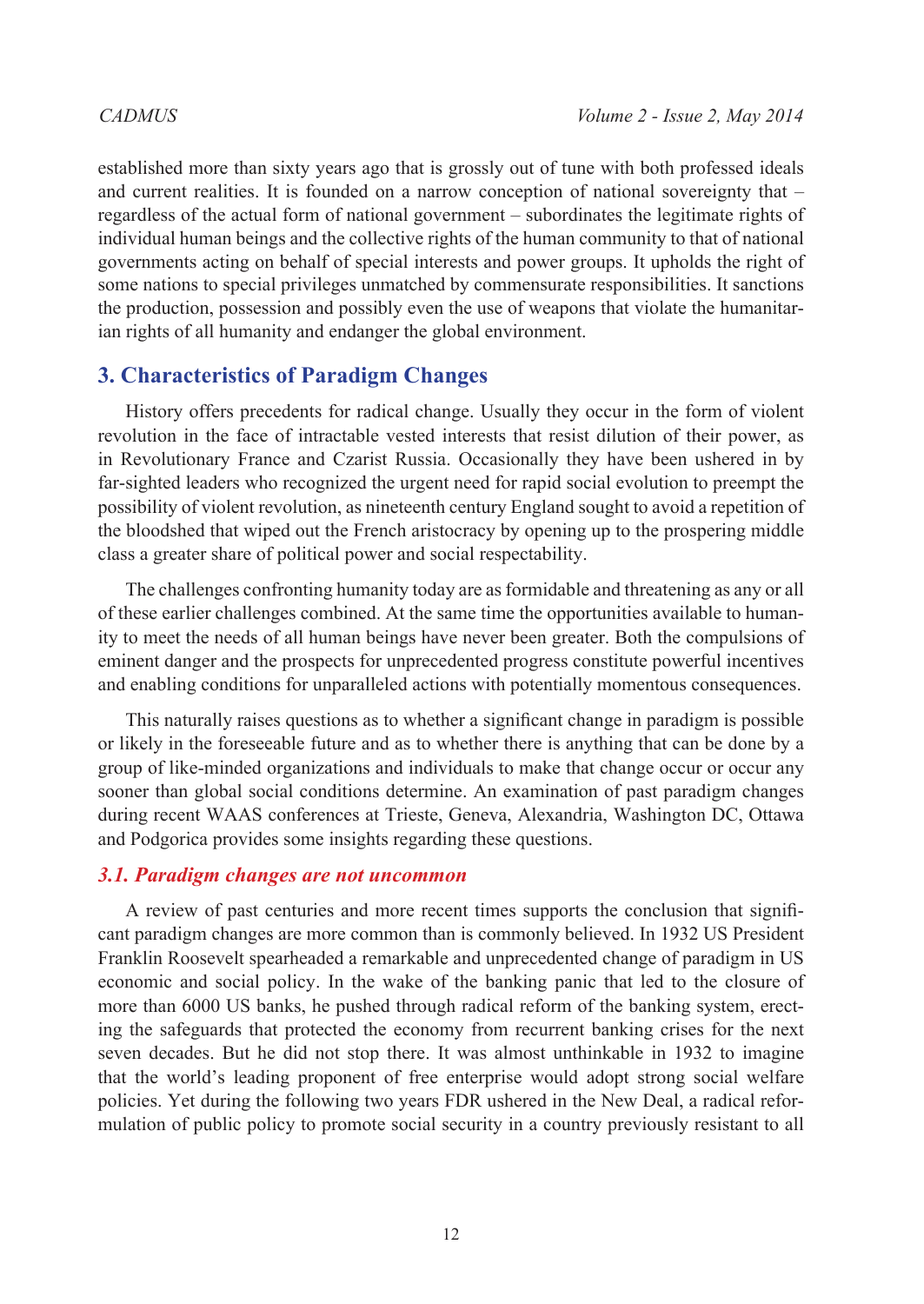government-sponsored welfare measures. Had he not died prematurely before the end of the war, he would have capped his revolutionary program with a new bill of economic rights, which included the right to employment. The adoption of similar social welfare policies in Europe led to a period of unprecedented economic development and rising levels of prosperity throughout the Western world.

Since 1945 four equally remarkable changes in paradigm have radically advanced the cause of freedom, peace and global security. India's non-violent independence movement marked the end of colonialism and was quickly followed by freedom for more than 50 subject nations representing about one-third of humanity. After fighting two horrendous world wars, the great powers founded the UNO to permanently shift the theater of major conflict between nation states from the battlefield to the conference table, thereby successfully preventing a third world war during the  $20<sup>th</sup>$  century. In the 1950s the perennially warring European powers took the first steps toward founding a trans-national union that has brought unprecedented peace and prosperity to the continent and made war in Europe unthinkable. Again in the late 1980s, Gorbachev initiated steps which led to the dissolution of the authoritarian Soviet Empire, ended the Cold War and brought down the barriers dividing East and West Germany. As a cumulative result of these four great transformations, between 1945 and [2](#page-14-1)012, the number of democracies rose nearly five-fold from 21 to 98.<sup>2</sup> During the same period, annual war casualties dropped from 500,000 to 30,000[.3](#page-14-2) Since 1988 high intensity wars that kill at least 1000 people a year have declined by 78%[.4](#page-14-3)

In past centuries and with increasing frequency, significant and sometimes radical changes of paradigm have altered the complexion of society in countless ways. Paradigm changes are of many types: intellectual, political, economic, technological and social.

The Copernican and Newtonian revolutions, scientific positivism, the theory of evolution, theories of economic progress, psychoanalysis, Relativity Theory and Quantum Theory, cybernetics and complexity theory are just a few of the radical changes in ideas that have powerfully influenced our understanding of the world and our ways of relating to it. The political revolutions in England, America, France and Russia are prominent historical examples. Since 1980 successive waves of democratic revolution have swept through Eastern Europe, Central Asia and from there to every continent.

The Industrial Revolution, monetarization of the economy, rise of the modern corporation and later the MNCs, rise and spread of the Middle Class, emergence of the modern service economy, financialization, neoliberalism, globalization and deregulation mark significant changes in economic paradigm which have had profound impact on global society.

Recent technological revolutions in telecommunications and computing are only the latest in a long history of radical transitions brought about by new forms of energy, transport, production and communication.

The New Deal, the rise of the welfare state, protection and equal rights for minorities, and emergence of global civil society represent game-changing shifts in social values and policies.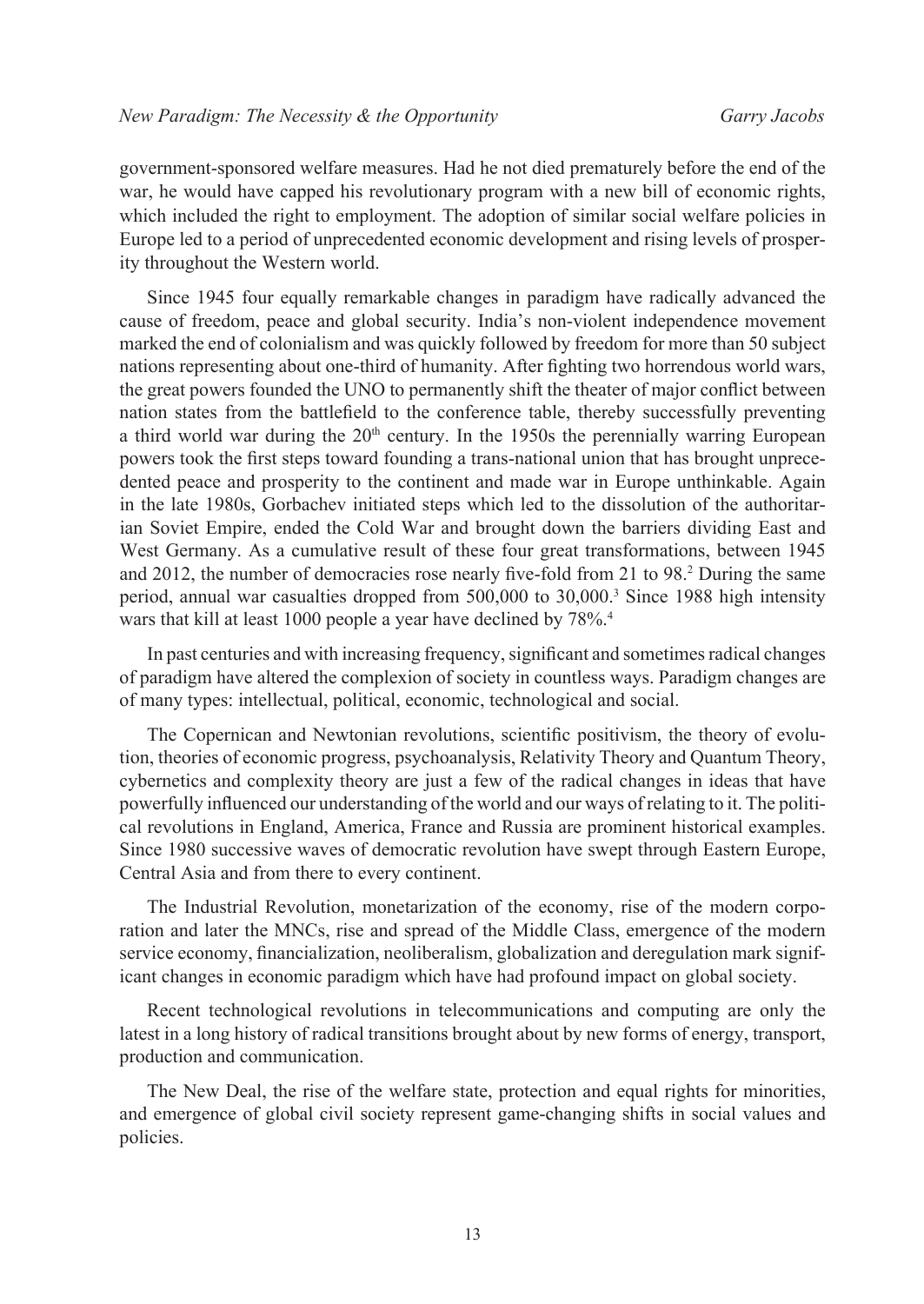#### *3.2. Paradigm changes are rarely perceived before their onset*

Paradigm changes tend to occur suddenly, unexpectedly and rapidly. After more than five centuries of incessant warfare culminating in two world wars, the idea that war in Europe would finally come to an end and within decades become almost unthinkable seemed mere wishful thinking in 1945. The founding of the European Coal  $\&$  Steel Community, the European Economic Community, and the European Union marks a peaceful evolutionary paradigm change in political, social and economic dimensions of unparalleled speed and magnitude.

In the mid-1980s, it was simply inconceivable, even to the most far-sighted, that communist authoritarian governments, the Berlin Wall, the entire East-West divide and the very existence of the USSR would disappear within five years.

The revolutionary impact of the Internet on global communications, access to information, the porosity of national borders, global commerce, the rise of global civil society and now global education remained unforeseen and unexpected until after it was already well underway.

These facts must caution us against succumbing to the frustration and cynicism that naturally results from recent experience with the blind refusal, bureaucratic dithering and entrenched opposition to progress on abolition of nuclear weapons or climate change.

# *3.3. Paradigm changes are driven by deep forces that gather momentum beneath the social surface before emerging into view*

Events that appear suddenly and unexpectedly have hidden origins in the distant past and are driven by forces that grow in intensity unseen until they are strong enough to precipitate radical change. The American Civil Rights movement launched by Martin Luther King in the mid-1950s achieved remarkable progress on racial equality in America within a decade. King drew inspiration from Gandhi's non-violent freedom struggle in India during the previous three decades. The forces that drove it can be traced back to Lincoln's inspired leadership during the American Civil War in the 1860s, which led to adoption of the 13<sup>th</sup> Amendment abolishing slavery. These landmark accomplishments were in turn driven by the growing movement for abolition of slavery that began in Europe during the  $18<sup>th</sup>$  century and spread gradually from home countries to their colonies around the world. Underlying the whole movement was the growing aspiration and demand for freedom that stirred rebellion in the American colonies and revolutionary France. The value of Freedom has been an irresistible driving force that has transformed the world over the past three centuries, politically, socially and economically. It continues to spread and grow globally today in magnitude and intensity. Its impact on the complexion of global society in the future will be equally inevitable.

An understanding of paradigm change requires an appreciation of the deep drivers and longer term trends that build momentum for long periods before expressing themselves on the surface. Therefore an evaluation of the current prospects for significant paradigm change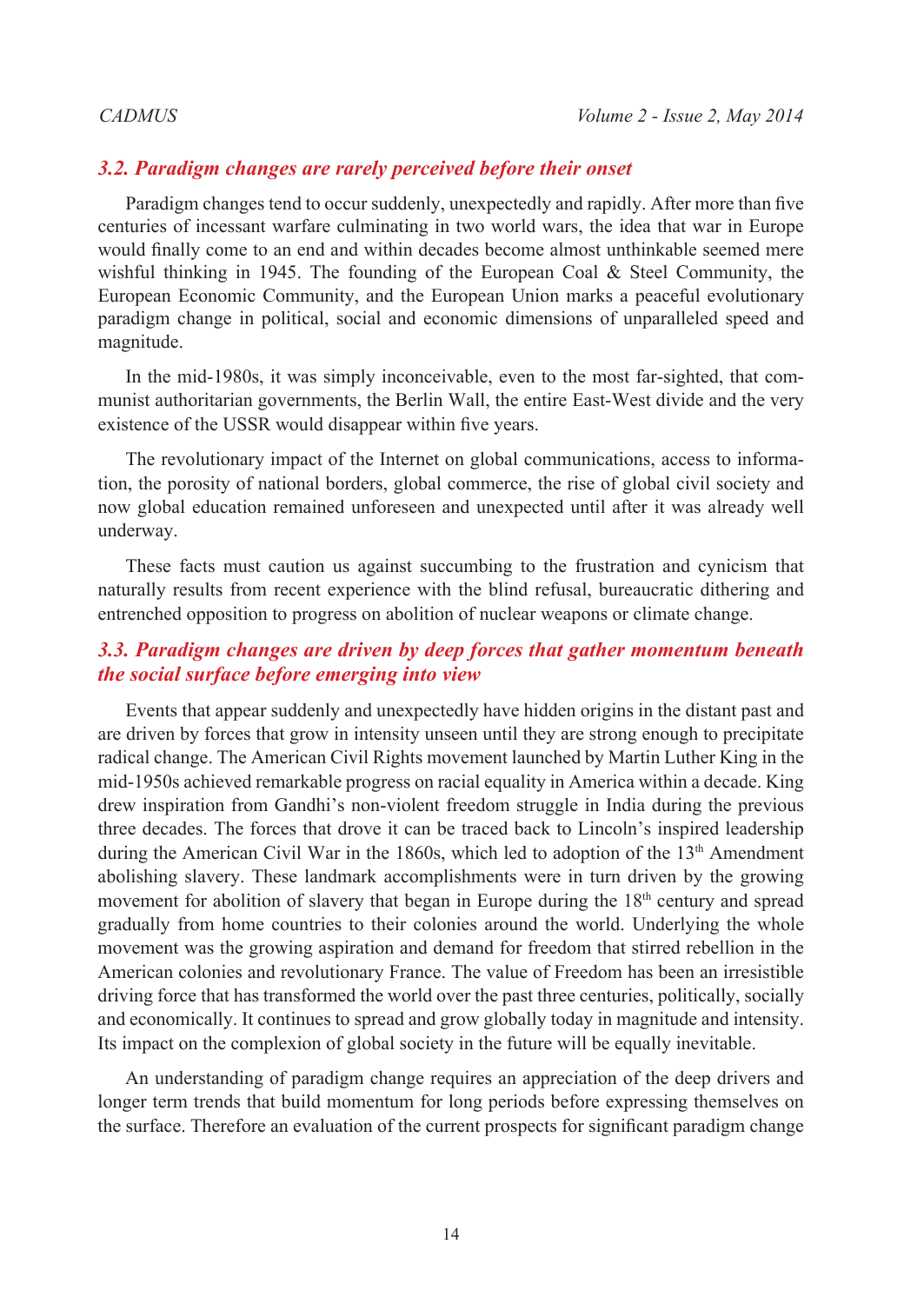necessitates an inquiry into the deep drivers that are in various stages of preparation and emergence today.

#### **4. Deep Drivers**

Are there deep drivers pointing to the possibility of a radical paradigm change today? An examination of emerging social forces by the World Academy leads to the conclusion that a nexus of driving forces of unprecedented scope and intensity are in various stages of development and emergence and that together they have the potential to effect radical social transition of unparalleled rapidity and magnitude. A detailed study of these deep forces is likely to provide a more realistic assessment of both the prospects and nature of potential paradigm change than continued preoccupation with the established barriers and forces that resist change. Here we will only delineate a few of the drivers that appear most salient:

### *4.1. Growing Connectivity*

Increasing interaction between human beings has been one of the primary driving forces for the evolution of humanity. Language has formed the bedrock of global civilization and culture by making communication possible between individuals and groups, locally, regionally and now globally. Money has been the principal driving force for exchange of goods and services that has raised global per capita living standards twelve-fold over the past two centuries. Today the IT and communications revolution is connecting billions of people within a single global Metaweb, which will change social values, ideas, standards and behavior patterns in ways still difficult to imagine.<sup>5</sup>

The speed of technological innovation and dissemination are dramatically compressing the distance and increasing the velocity of social interaction. In the process they are multiplying social productivity and integrating the higher and lower levels of society to an unprecedented degree. It took India more than 50 years to install the first 37 million phones in the country. Since 2001, that number has grown to nearly a billion, placing cellular communication within the reach of almost every citizen. This development has resulted in low-cost global connectivity, greater access to information, a more level playing field, greater intensity of interaction and exchange, higher levels of social awareness and activism. It is aiding protest movements and political revolutions around the world. It is also providing a platform with the potential to dramatically accelerate the spread of all levels of education globally, abridging decades of tedious and costly educational institution-building into a few years.

The power of this deep driver can be further enhanced by conscious initiatives to offset the digital divide between different countries and levels of society, which continues to widen inequalities between levels of society even as it encourages upward movement of the lower levels of society.

#### *4.2. Freedom & Democracy*

As Alexander Likhotal points out, over the next decade, an increasingly integrated global economy functioning as a holistic entity will spur a deep reframing of ideas regarding global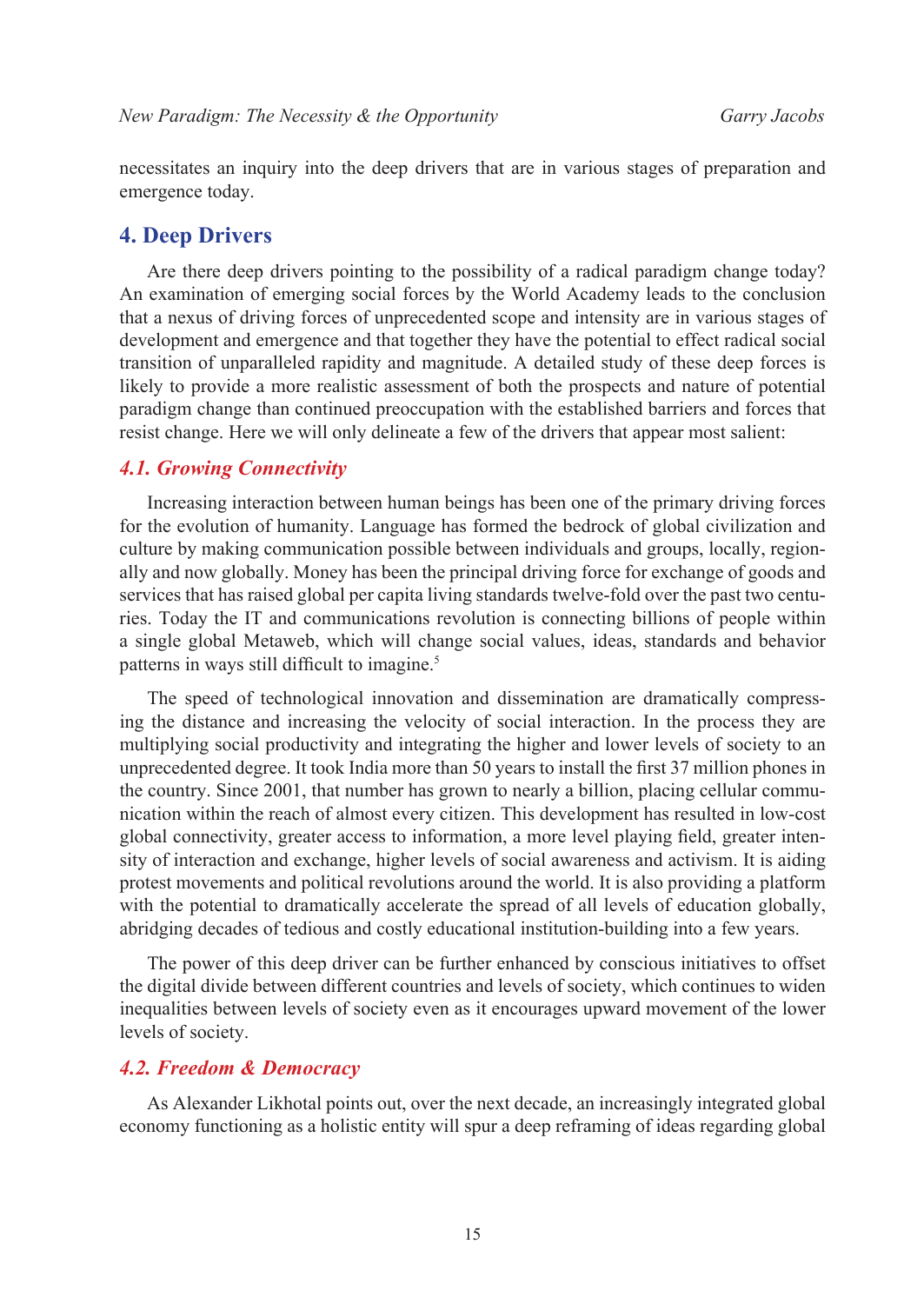governance.[6](#page-14-4) At the same time, demands for freedom and human rights will continue to increase. The concept of universal human rights can be traced back to earlier centuries and has been prominently advocated for decades, but never before has it acquired such effective power to alter social reality. The spread of democracy and education, global access to information, and the rise of global civil society are extending greater freedom and equality to women, children, ethnic and religious minorities around the world.

The recognition of basic human rights is the first step in releasing human energies from bondage and submission to arbitrary authority, inaction, resignation and inertia. The swelling of social and political protests during the Arab Spring followed by more recent events in Thailand and Ukraine are compelling indications of the future, rather than mere isolated outbursts. The same is occurring within societies as women, ethnic and other minorities press forward their clamor for a fairer share in the fruits of modernity. Once these energies have been stirred to awakening, they will grow into movements increasingly organized, powerful and effective, as the movement that ended colonialism subsequently spread around the world to liberate so many people from authoritarianism.

The compelling power of freedom is tempered by the domination of money power and plutocracy in the governance of both democratic and authoritarian regimes, the wide prevalence of political corruption, and the domination of the nation state in international affairs based on an archaic conception of national sovereignty. The recent uprising against corruption in India and the prosecution of political leaders in China, Italy and other countries are isolated signs of an inevitable movement that has yet to gain sufficient momentum.

### *4.3. Rising Economic Expectations*

Rising political aspirations is in turn a compelling driving force for economic advancement. In the early 1950s former WAAS President Harlan Cleveland coined the phrase "revolution of rising expectations" to characterize the powerful surge of human energies that spurred rapid development of the Western World during the post-war period. Today the aspiration and expectation of a better life stir the minds and hearts of billions in China, India, Brazil and other emerging economies and the magnetic power of that dream is still spreading. The rise of Middle Class is an irresistible force for change. From 1980 to 2009, the global middle class grew by around 700 million people, to 1.8 billion, from roughly 1.1 billion. Over the next 20 years, it is projected to grow by an additional 3 billion.

Expectations have risen even among the have-nots who feel disenfranchised and left behind by the progress of more fortunate sections of the population. Rising levels of unemployment, especially among youth, have fueled frustration and discontent as reflected in the Arab Spring, the Occupy Wall Street Movement, Islamic fundamentalism, Naxalite extremism in India, and rising levels of violence among the poor in many other countries. Social tension and unrest have been further aggravated by growing inequalities.

Rising levels of frustration and unrest represent another compelling force for change. Ten years ago, India introduced its national rural employment guarantee program – the largest in world history – precisely because it was concerned by the impact of rural unemployment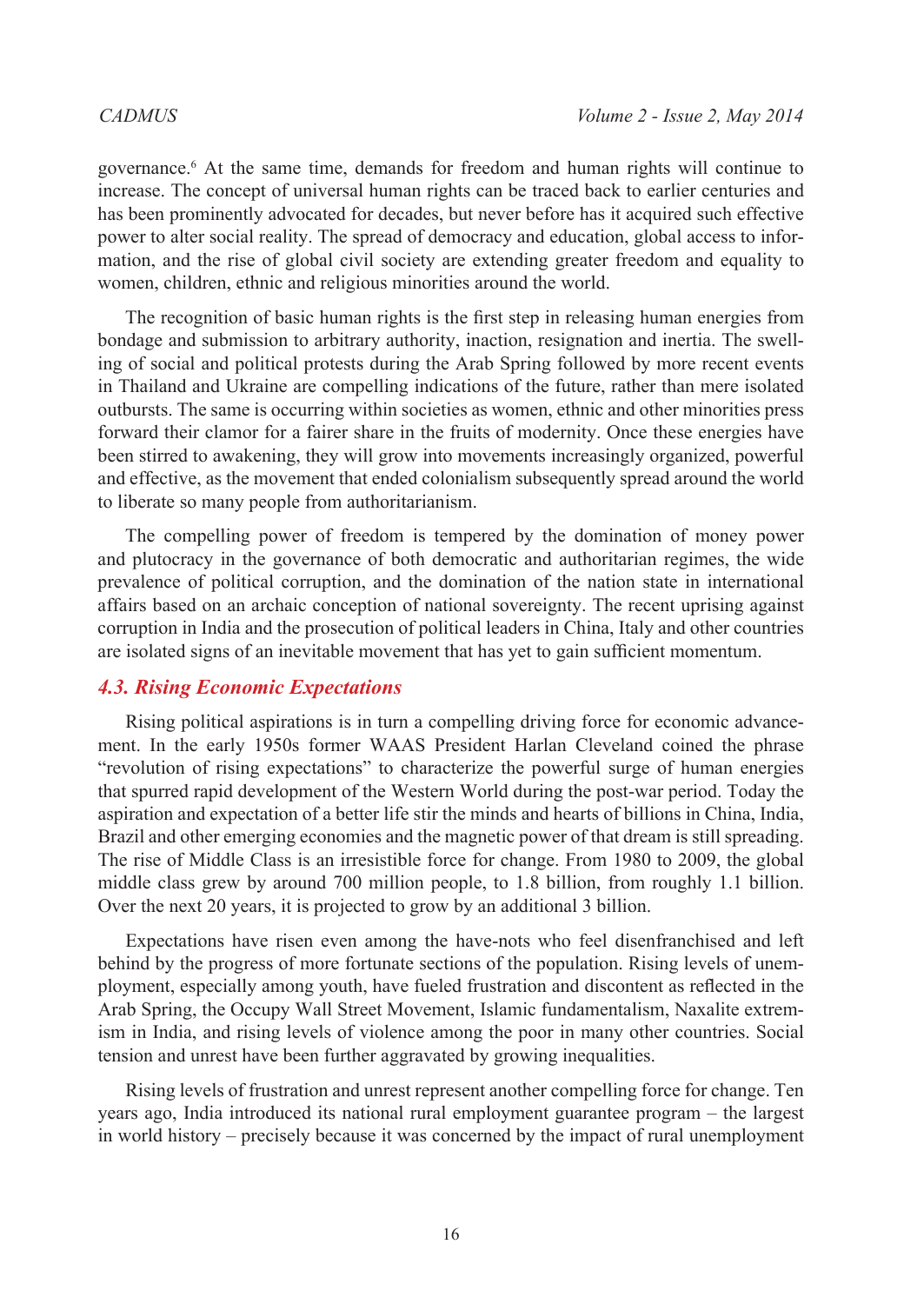and rising levels of inequality on civil strife and fundamentalism. A number of European states were compelled to reject or curtail austerity measures during the recent financial crisis because of increasing public unwillingness to accept recessionary policies that undermined social safety nets. The incessant clamor of the world's population for greater opportunity will compel states to adopt more far-reaching policies in the coming decade.

*"Global capacity would have to quadruple in order to accommodate the aspirations of all youth the world over."*

#### *4.4. Environmental Threats*

Growing environment threats are another force for change. Current world GDP is around US\$ 60 trillion. Even at modest per capita growth rates in the emerging economies, it could well reach \$200 trillion before 2050, exerting enormous pressure on the earth's natural resource base and climate. Ecological threats alone have thus far not been sufficient to compel rapid, dramatic change, but it would be an error to underestimate the magnitude of the changes that have taken place as a result of growing public concern. Environmentalism has permeated the thinking and action of every nation. The concerted global approach to depletion of the ozone layer has been followed by an increasingly rapid shift to renewable energy, tightening of pollution standards and major efforts at conservation. The Fukushima tragedy was quickly followed by the decision of Germany and Switzerland to phase out nuclear energy. In the next 10 years, conflict between the aggregate powers of human civilization and the carrying capacity of the Earth's ecological systems will compel us to develop new patterns of production, trade and consumer standards.<sup>[7](#page-14-5)</sup>

#### *4.5. Freedom of Education*

Education is a powerful leveler which awakens the aspiration for freedom and equality, equips youth with the knowledge and skills to rise beyond the achievements of previous generations, dissolves barriers to mobility, and opens doors of opportunity. We are now on the cusp of a new knowledge revolution – a revolution in higher education – that will liberate and empower hundreds of millions of youth in the coming decades. The total capacity of the world's universities will have to double within the next decade in order to accommodate an additional 95 million youth seeking higher education. That would require founding three or four new universities the size of Harvard every week for the next ten years. Global capacity would have to quadruple in order to accommodate the aspirations of all youth the world over. The tradition-bound, university-based system of higher education is patently incapable of meeting this surging demand through existing delivery systems.

The emerging technology of the internet has now created the potential for delivering affordable, world-class higher education to all humanity. For long the status, inertia and resistance of the established educational system made it difficult even for visionaries to predict when and how this would happen. Two years ago the genii came out of the box with the explosive emergence of the MOOCs – Massive Open Online Courses – starting with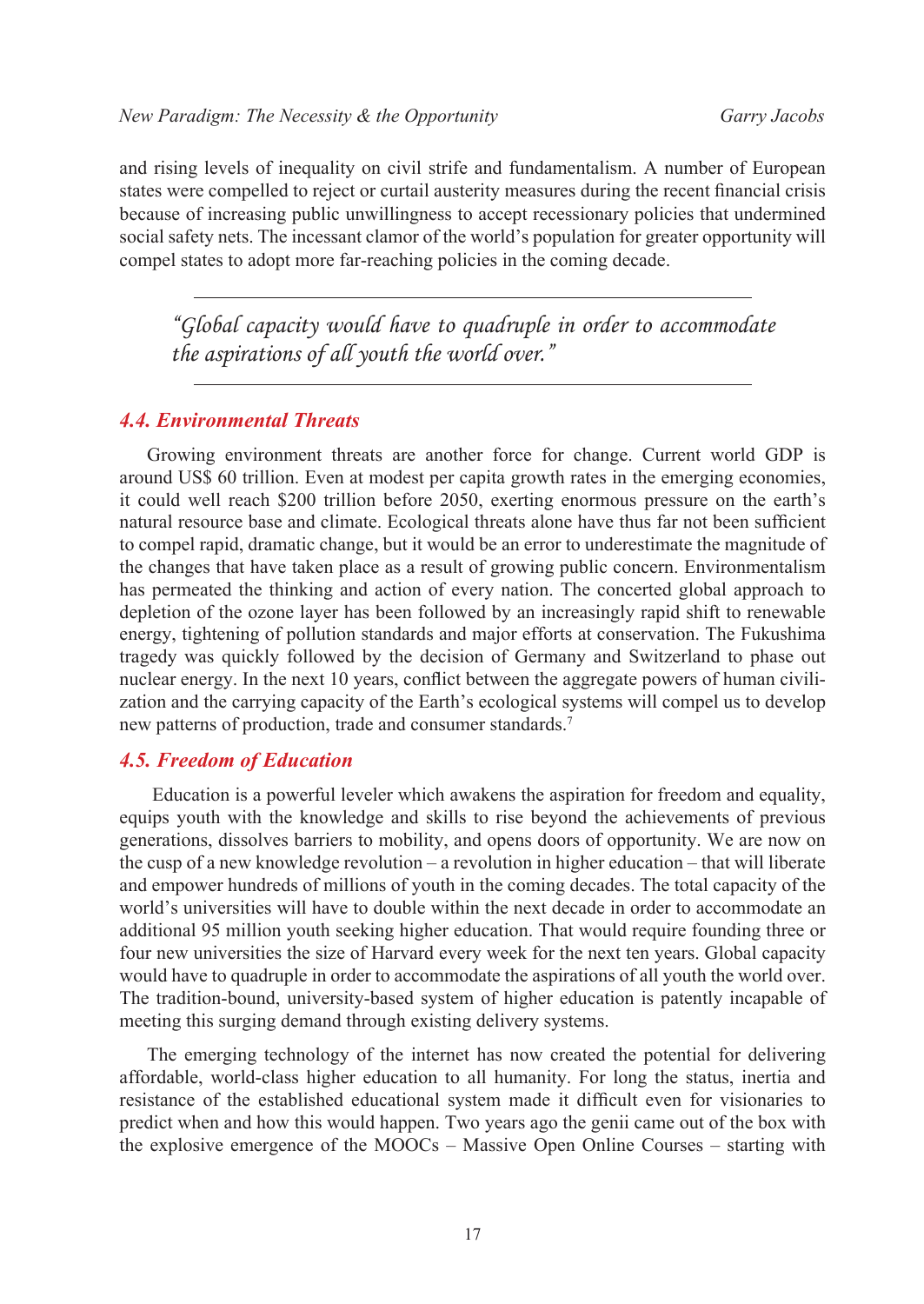Udacity, Coursera, EdX, and Khan Academy. From a mere 100 on-line courses in 2012 there are now more than 1200 and the number is growing at the rate of 2 per day. It is estimated that by 2020 about 50% of all college level courses will be offered on-line in the US and 10% worldwide. Initially English language based, now a third of all courses are available in other languages. Initially confined to North America, now nearly 80 percent of on-line students live on other continents.

And this is still just the beginning. The quantitative extension of access to free quality higher education made possible by the MOOCs is itself only the beginning of something far more important. The coming revolution will not only make education accessible to all, but it will also upgrade quality and unleash creativity and innovation in the field of education as never before. It will tear down the barriers that separate the ivory tower from the real world. It will eventually make available to students everywhere the world's best courses and instructors in their own language of choice.

## *4.6. Other Deep Drivers*

Many other factors and forces are spreading globally and growing in intensity, which can contribute significantly to preparing the ground, generating the pressure and creating the opportunities needed for transition to a new paradigm. These include the rise of global civil society with shared values and a shared commitment to building a better world for all humanity; a revolutionary new set of powerful biological, biochemical, genetic, and materials science technologies, synthetic biology and human enhancement; and the progressive shift of power from centers of gravity from West to East, from North to South, and from nation-states to private actors; the widespread disillusionment with prevailing institutions of governance.[8](#page-14-6) A careful consideration and analysis of these and other factors will serve as a realistic basis for assessing the likely direction, character and potential impact of paradigm change in the years to come.

### **5. Theoretical Discontent**

It seems ironic that the most powerful driver for change may be the dismal performance of prevailing social theory and policy in recent years, which has led to widespread public disillusionment. It comes at a time of triumphal progress for the physical and biological sciences which has resulted in monumental advances in fields such as computing, telecommunications, biotechnology, medicine and materials science. Never before have the lives of ordinary human beings around the world benefitted so directly and immensely from application of science and technology to promote human welfare.

But the surging technology mania has been accompanied by an increasing frustration and disillusionment with the failure of social science theory to provide intellectual clarity and effective policy guidelines for promoting peace, prosperity and human security. Advances in the natural sciences have so far outpaced concomitant advances in social science that each new technological advance poses new threats to the welfare of human beings it is intended to promote.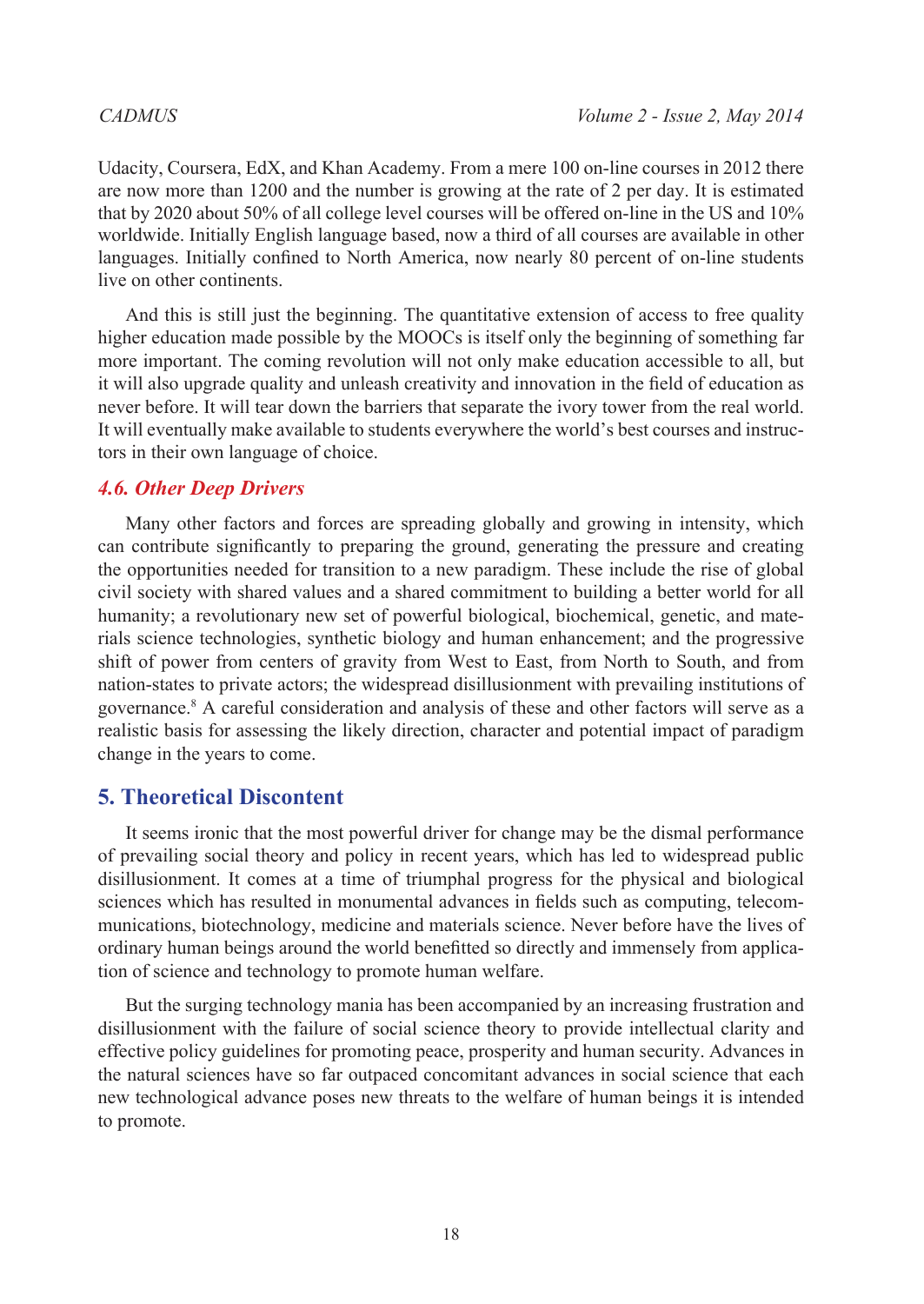There are growing signs of this dilemma in many fields, but most conspicuously in the field of economics. The failure of theory and policy is largely responsible for rising levels of unemployment, widening inequalities, accelerating ecological destruction, dissolution of public trust in the social contract, increasing alienation and rising social unrest. This failure has led to the paradox of a world in which unprecedented productive capacities co-exist with unmet needs and rising levels of economic insecurity. The world today possesses all the capacities required to meet the needs of every human being, yet prevailing theory is grossly inadequate to reconcile human needs with social potential.

Unemployment is a case in point. Visions of future economic progress are blurred and blighted by misconceptions and fallacies regarding the prospects for employment generation due to the widely held belief that population growth, technology adoption and globalization are permanently eliminating the possibility of full employment. But the facts contradict this view. During the last sixty years of unprecedented population growth, technological innovation and globalization, growth of employment globally has outpaced growth of population. It is true that present policies aggravate unemployment, but it is important to recognize that rising unemployment is not at all inevitable. It is a result of current theory and prevailing policy, not intractable laws of economics.

The superabundance of money at a time of rising deficits and budget cuts is another symptom of theory and policy failure. Since 1980 global financial assets have risen from \$12 trillion to \$225 trillion, many times faster than the growth of the global economy. About 80% of these funds are being channeled into financial speculation rather than being invested to create new jobs and higher incomes in the real economy. The negative impact of these free-wheeling funds has led to increasingly volatile financial markets and growing pressure to curtail hidden subsidies to the financial industry, tax havens, tax evasion and corruption. Public resentment is increasing the pressure for game-changing rules leading to more equitable income and wealth distribution. Since 1996 income inequality in Latin America has already declined by more than 10 percent, an indication that change is possible on a continent that long maintained very high levels of inequality.

A third symptom is the utter failure of current theory and policy to reconcile aspirations for economic advancement with the carrying capacity of the environment and the rights of future generations. The rapid depletion of water, minerals, soil and energy resources is the result of current ideas and practices which incentivize rapid automation and unbridled resource consumption while taxing labor. The flawed, pseudo-scientific statistical measures employed to monitor economic activity and justify economic policy aggravate the very problems they are intended to remedy.

Growing disenchantment with prevailing economic theory is a necessary and important step needed to challenge and undermine the authority of outmoded ideas. In order to create the intellectual space needed for the development and discussion of more viable concepts and perspectives, it is essential to recognize the unsubstantial character of the emperor's theoretical garb. The work of the World Academy, Club of Rome, World Future Council and many other organizations can play an important role in aiding that process.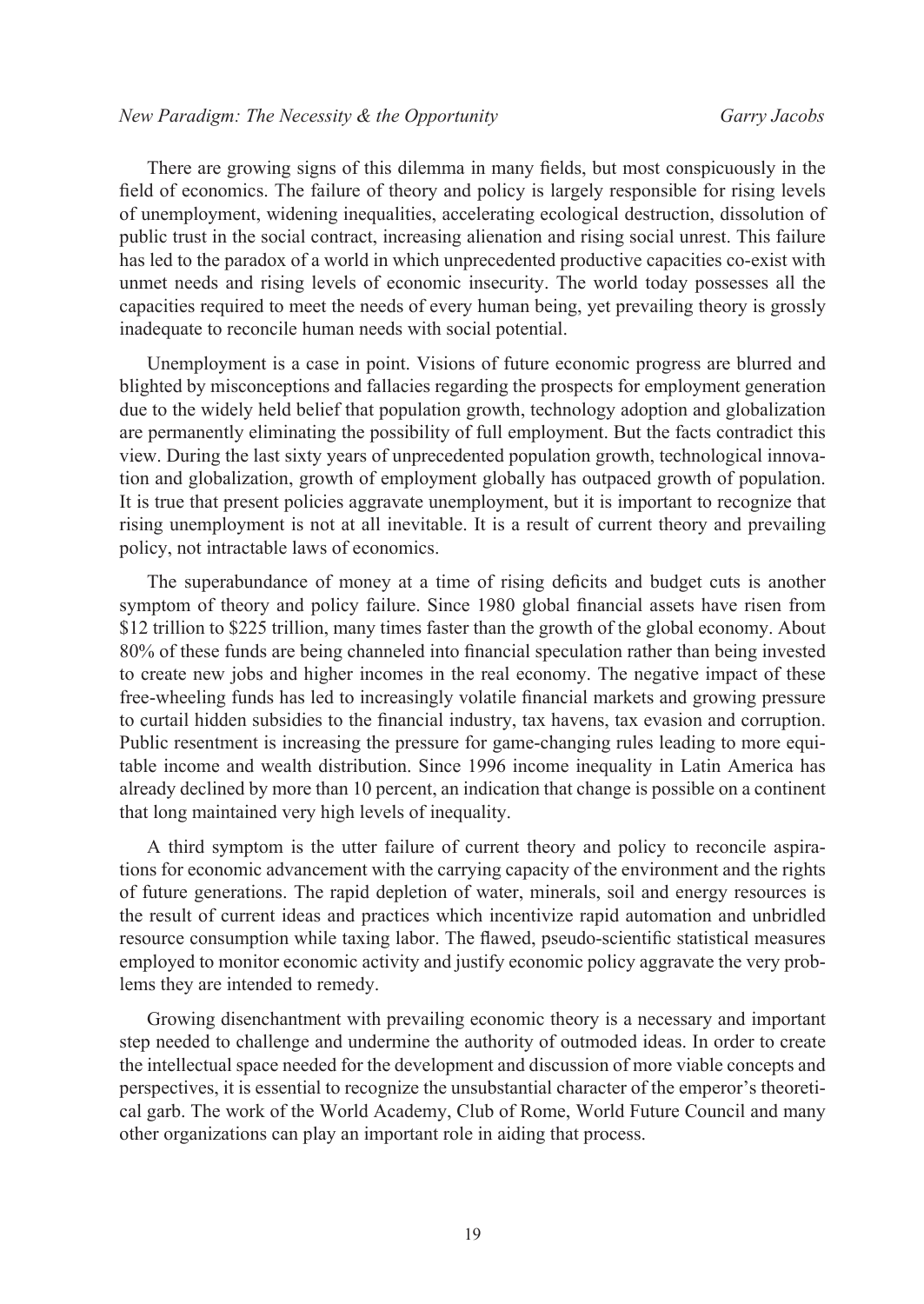# **6. A New Paradigm in Thought**

*"Throughout history ideas have exhibited enormous power to change the world."*

*Impatience, frustration and disillusionment with ignorance, inertia and blind resistance to change prompt many informed individuals and institutions to look for a shortcut to the new paradigm by focusing on pragmatic policy changes and avoiding what appears to be a useless, never-ending debate over conflicting theories and concepts. This view does not take into account the deep conceptual roots of the current* 

*paradigm and the powerful influence of outmoded ideas on current policies. Throughout history ideas have exhibited enormous power to change the world. A new paradigm must necessarily be founded on a new conceptual framework. There is no shortcut.* 

A new paradigm cannot be achieved by trying to either reconcile or settle the on-going intellectual conflict between Keynesian and neoliberal economic concepts and policies or between those supporting the political rights of sovereign states and those advocating the need for democratic institutions of global governance. As in all matters intellectual, there is truth in both perspectives, but both truths are partial. A new paradigm cannot be brought about by insisting on any aspect of truth without reconciling it with contradictory aspects.

The existing paradigm is the product of a reductionist, mechanistic, materialistic mindset that divides reality into countless separate compartments and tries to deal with each individually, unmindful of its impact on all the other aspects with which it is related. A new paradigm requires a more holistic, synthetic, organic mode of thinking that recognizes the interrelationships and interdependence between different fields. It requires development of an integrated science of society based on common principles to replace the fragmented disciplines that prevail today.

Most of all, the new paradigm requires a new center. Prevailing theory is based on a fatalistic belief in the value and power of money, free markets, competition, balance of power, national sovereignty, information, scientific progress, technological innovation, institutional mechanism and other idols of past paradigm changes. The new paradigm needs to be human-centered. Its guiding star and foremost preoccupation must be the right of every human being to peace, security, welfare and well-being.

The world urgently needs fresh thinking to formulate a new intellectual paradigm that fully comprehends the interrelationships and interdependence of all dimensions of global society and social development, has as its goal to optimize human welfare and well-being for all human beings, and is based on the premise that democratic principles and universal human values are the only viable basis on which sustainable progress for humanity is achievable. It should be based on the realization that money, markets and technology are human creations intended to serve, not dominate or enslave, humanity. It should regard human capital as the most precious of all resources, a resource of virtually unlimited creative potential, and give highest priority to the full development and free creative expression of human capacities. Economic value should reflect real contribution to human welfare. Economic systems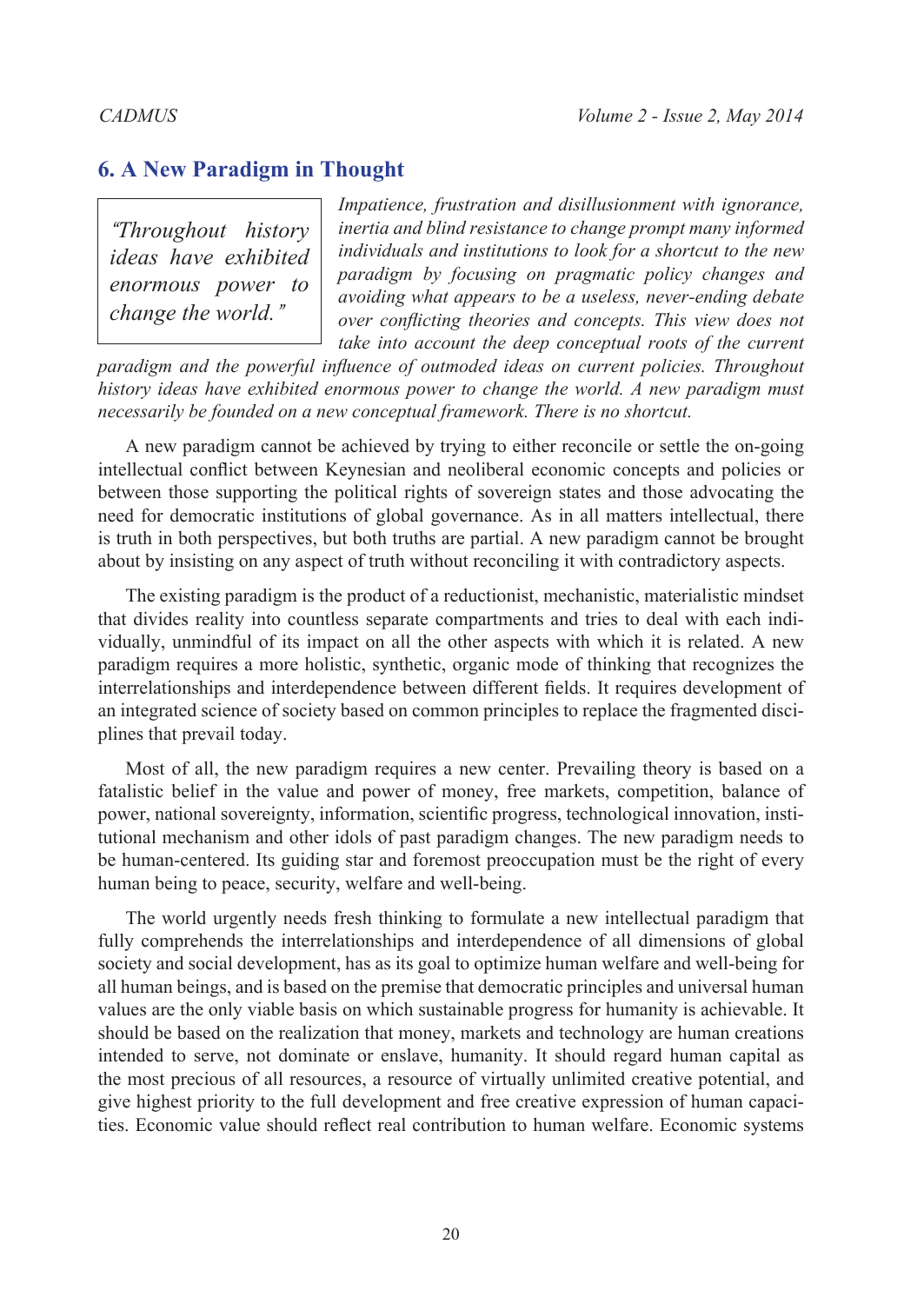should be founded on the principle that freedom and regulation go hand in hand, freedom for individual initiative and regulation to ensure the fairness and equity of social systems.

*"In a market-based economy, access to gainful employment is the economic equivalent of the right to vote in political democracy."*

A fundamental change in thought implies also a fundamental change in values. Values are not merely utopian ideals. They represent the quintessence of the knowledge acquired by humanity regarding the essential elements for survival, growth, development and evolution, for peace, prosperity and human fulfillment. A new paradigm cannot be founded by institutionalizing the temporary inequalities that presently divide the welfare of people and countries from one another or by imposing sacrifices on future generations that we are unwilling to impose on ourselves. The most important paradigm changes of the past few centuries affirm the values on which future progress should be based. The most ancient formula for social wisdom promises to be the last – freedom, equal rights and justice for every individual and responsibility for the welfare of all.

# **7. Principles for a New Paradigm**

The purpose of this paper is to set forth the rationale and justification for a collaborative effort of leading international institutions to identify the basic components of a new paradigm capable of addressing humanity's most pressing challenges and exploiting its unprecedented opportunities. While it is not the intention to suggest the ultimate content, it may be useful to illustrate the approach with a few salient principles that have been discussed in recent conferences and publications.

1. **Reform of Financial Markets:** The new paradigm needs to regard money as a social organization that capitalizes trust and is capable of multiplying the prosperity of all, rather than as a scarce material resource or power to be hoarded and applied for the benefit of a few. Financial markets originally developed as an adjunct to the real economy designed to pool capital for investments that meet human needs and generate employment. Today financial markets have become divorced from that original purpose and are left free to act in ways that directly undermine the effective functioning of the world economy. Less than 20% of global financial assets support development and activity in the real economy. Current policy regards the right to free speculation by the wealthy as more fundamental than the right of every human being to gainful employment and economic survival. As economy is a subset of society intended to promote social welfare, financial markets must be so regulated to support the real economy. A punitive tax on speculative financial transactions is just one of many feasible policy measures that could redirect tens of trillions of dollars into essential investments to create sufficient jobs for youth and the elderly, rapidly raise global living standards, reduce mortality rates, spread education, replace climate disruptions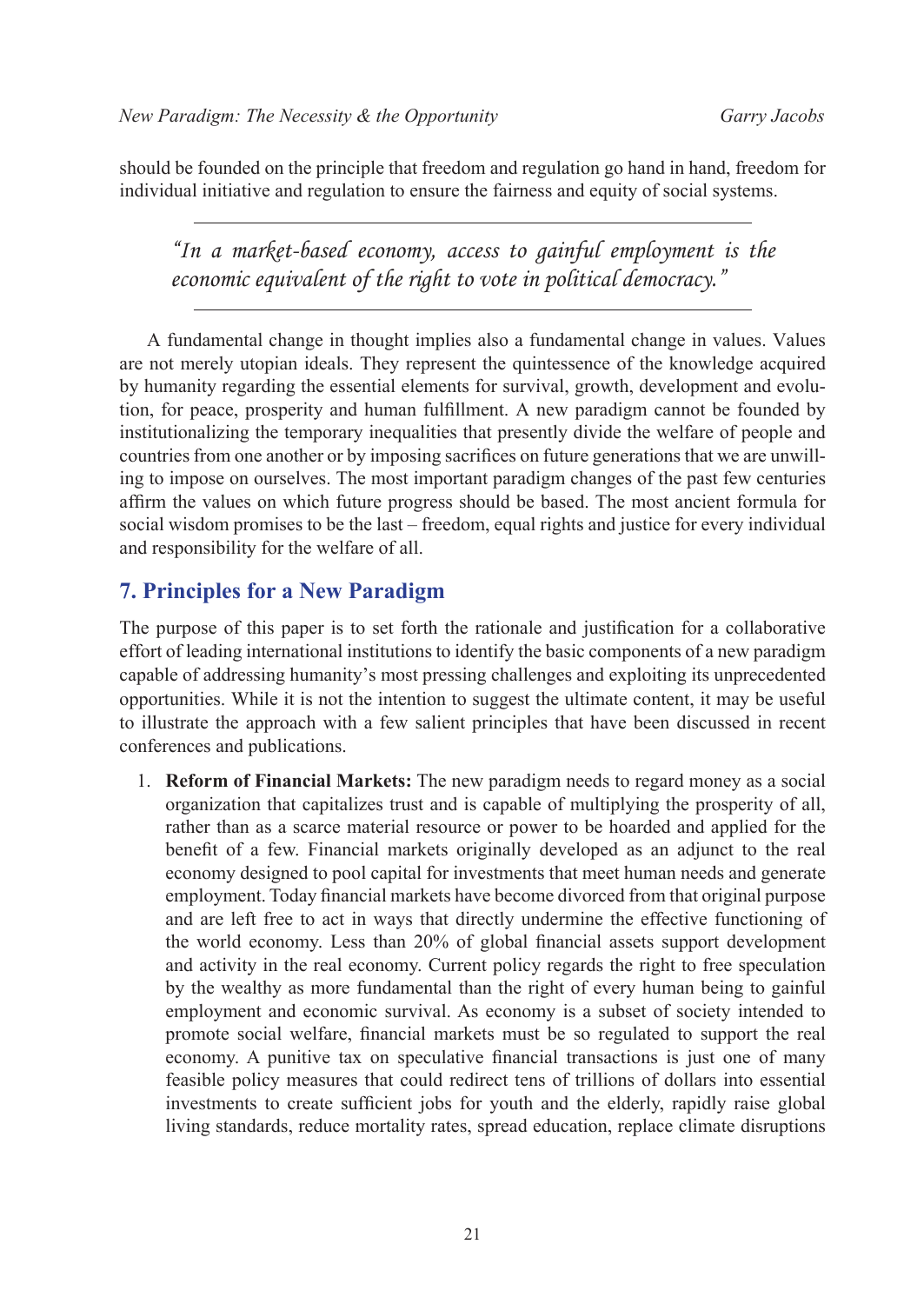with renewable energy production, extract drinking water from the oceans, and thereby eliminate the underlying sources of frustration and unrest that threaten social stability.

- 2. **Right to Employment:** The new paradigm must challenge the outdated notion that unemployment is either necessary or inevitable. In a market-based economy, access to gainful employment is the economic equivalent of the right to vote in political democracy. It needs to be recognized as a fundamental right. Monetary and fiscal policy are grossly inadequate mechanisms for achieving full employment during periods of rapid social transition. A re-examination of current economic and commercial policies will reveal ample scope for stimulating natural employment generation when full development and utilization of human capabilities are given top priority.
- 3. **Investment in Education:** Education is the prime instrument for conscious social evolution. Highest priority is needed to accelerate investment in education at all levels in order to raise levels of education globally to the level of OECD countries. Strategies should include the design of a world-class global system of higher education utilizing emerging technology for delivery of accessible, affordable, high quality, multi-lingual, multi-cultural, trans-disciplinary education and practical vocational training designed to more effectively prepare the young generation for commercial and social entrepreneurship, self-employment, employment and effective citizenship in democratic societies.
- 4. **Circular Economy:** The concept of circular economy strongly advocated by Club of Rome can dramatically reduce the consumption of both raw materials and energy, and the emission of  $CO_2$  and other wastes. In a circular economy, sales of products would be largely replaced by leases, combined with exceptional service. Since responsibility for the material used in a product remains with the manufacturing company, strong incentives are created to fully exploit the material for as long as possible to earn maximum return on what already has been produced.<sup>[9](#page-14-7)</sup>
- 5. **Global Governance & Security:** With regard to governance, international institutions need to be founded on true principles of representative democracy. The principle of sovereignty needs to be redefined to reflect the rights of the human collective to security and a fair sharing of the earth's abundant wealth. A truly cooperative global security system that enhances the security of all nations must replace the existing competitive system in which measures to enhance the security of one nation or group reduce the perceived security of all others. It must be based on the conception that law must be based on a codification of the public conscience, not on the vested interests of entrenched powers. International law must reflect the universal values and enlightened views of humanity rather than the negotiating power of governments. The basic premise of a global security system must be that war is illegal and that possession, use or threat of use of weapons of mass destruction is a crime against humanity.

This list of principles is intended to illustrate that solutions can be found to the entire range of challenges and opportunities presently before us. Some of them may appear unachievable